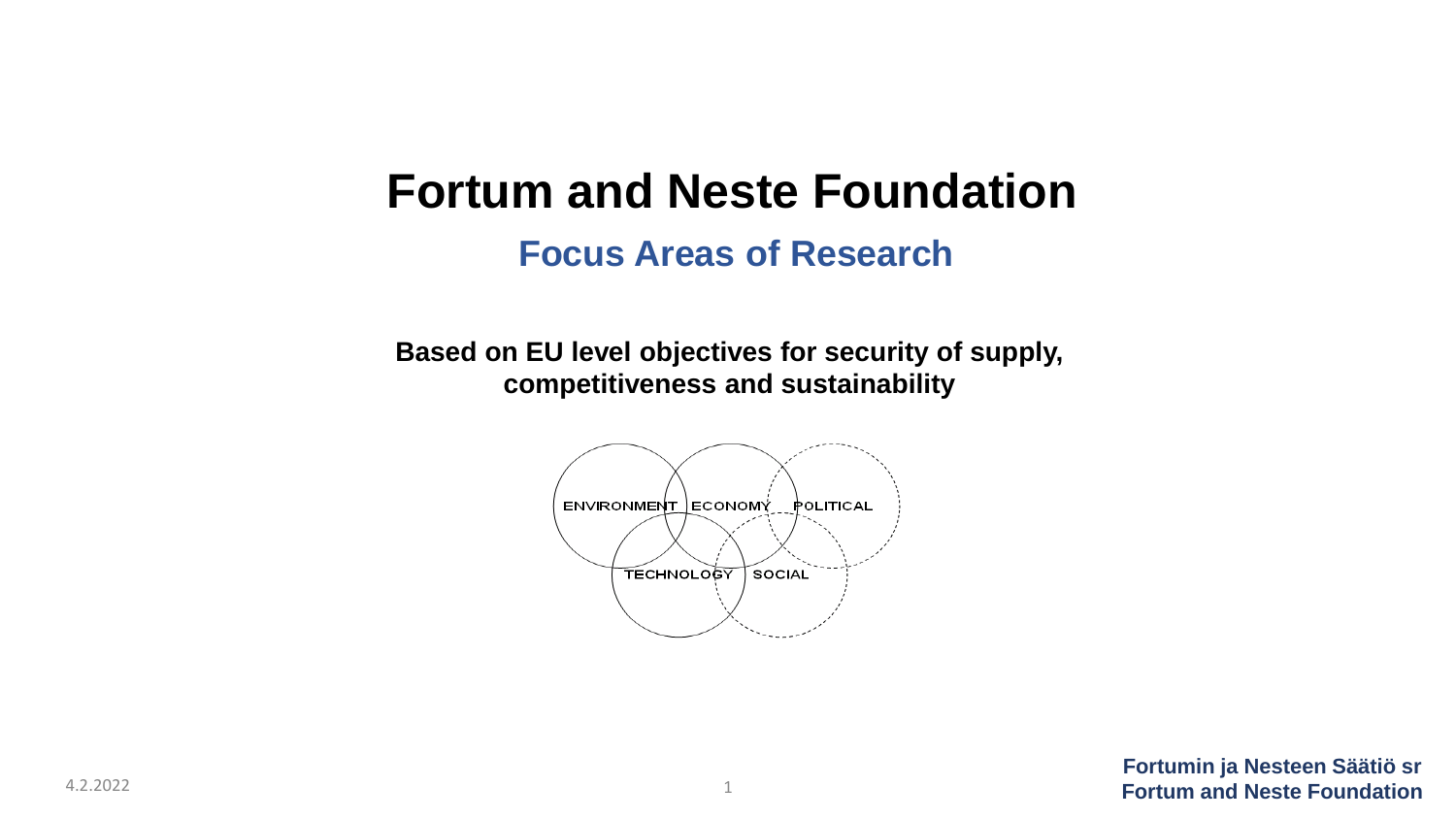### **Focus domains**

#### **1 Power and heat production**

- 1.1 Coal
- 1.2 Gas
- 1.3 Oil
- 1.4 Peat
- 1.5 Biomass
- 1.6 Waste
- 1.7 Nuclear fission
- 1.8 Nuclear fusion
- 1.9 Nuclear waste
- 1.10 Hydro
- 1.11 Wind
- 1.12 Solar
- 1.13 Wave
- 1.14 Fuel cells
- 1.15 Geothermal energy

#### **2 Electricity distribution**

- 2.1 Automation
- 2.2 Network/Lines
- 2.3 Substations/Equipments
- 2.4 Smart grids

#### **3 Heat and cooling distribution**

- 3.1 New technologies
- 3.2 Network/Pipes
- 3.3 Substations/Equipments
- 3.4 Efficient use

3.5 Prosumers

**4 Efficient use of electricity**

- 4.1 Industry
- 4.2 Services
- 4.3 End customers

#### **5 Efficient use of heat/cooling**

- 5.1 Industry
- 5.2 Services
- 5.3 End-customers

#### **6 New business models based on decentralization and storages**

- 6.1 Energy storages
- 6.2 Demand side management /
- Demand response
- 6.3 Virtual power plants/Load aggregation
- 6.4 Electric transportation
- 6.5 Smart city and regional energy **Concepts**

#### **7 Market mechanisms**

- 7.1 Nordic/EU
- 7.2 EU/Russia
- 7.3 Global
- 7.4 Market models

#### **8 Socio-economic, behavioral issues** 8.1 Society

- 8.2 Business
- 8.3 End customer

#### **9 Oil refining and transportation fuels**

- 9.1 Raw materials for fossil fuels
- 9.2 Raw materials for
- renewable fuels
- 9.3 Processes for fossil fuels 9.4 Processes for renewable
- fuels 9.5 Fossil fuel products
- 9.6 Renewable fuel products
- 9.7 Efficient use of energy in transportation

#### **10 Bioeconomy, Circular-economy and Chemistry**

- 10.1 Chemical energy technologies 10.2 Integration between industrial clusters
- 10.3 Biorefining technologies 10.4 Speciality products
- 10.5 Solutions for circular-economy

#### **11 Novel materials for energy technologies**

- 11.1 Catalysis and catalysts
- 11.2 Materials for solar energy
- 11.3 Materials for energy storage
- 11.4 Superconductivity

#### **12 New digital solutions for energy**

**20 Other**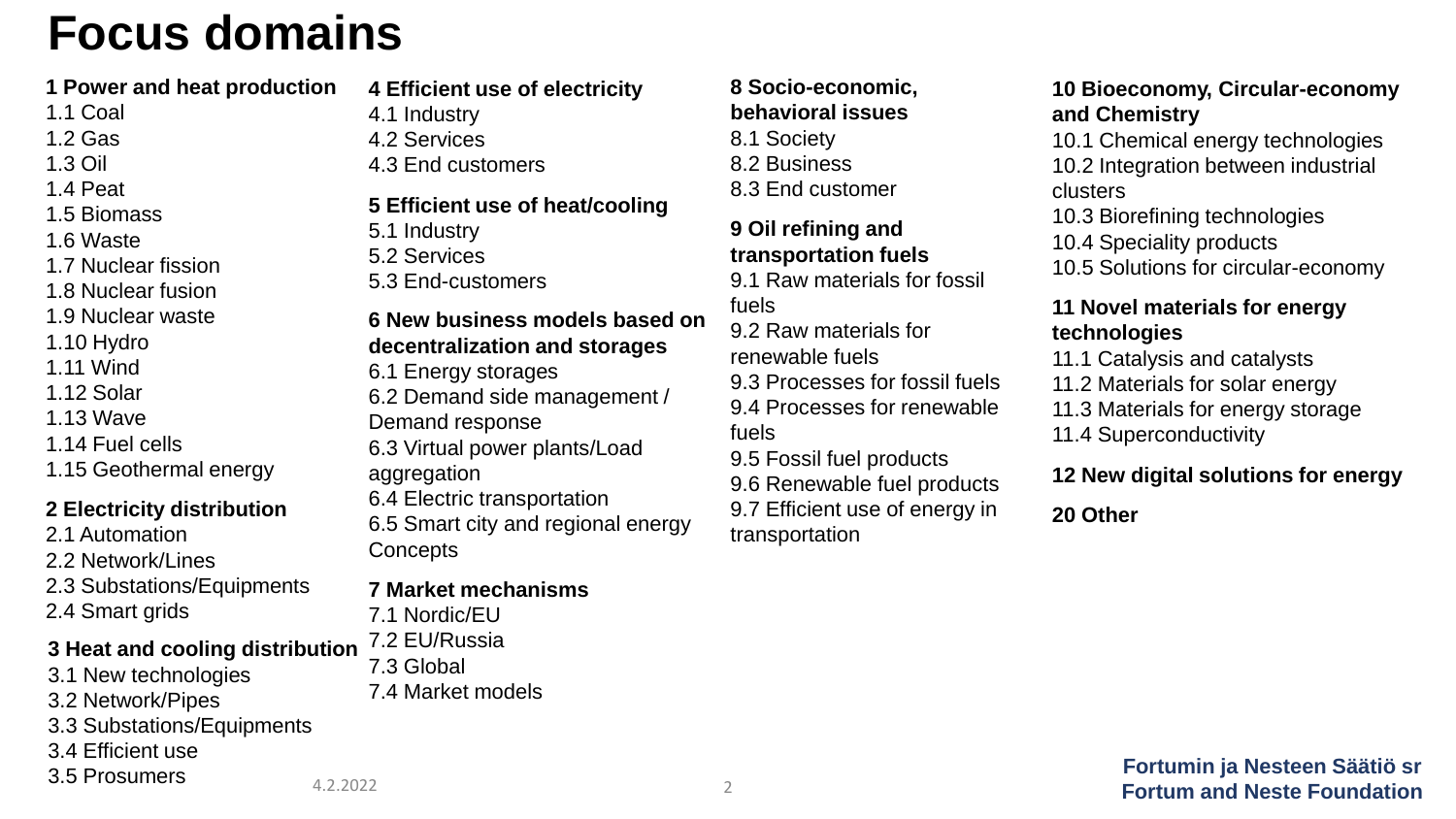# **Domains and focus areas**

Issues in that have been under Focus areas for research and development 1990 - 2012 leading development 2012 - 2022 - onwards commercial solutions

*domain*



*an active "driver" closely and activate if opportunities appear*

Note! Also basic research (like in materials science) could be supported from the foundation. However, in such case the focus areas that will get benefits must be identified.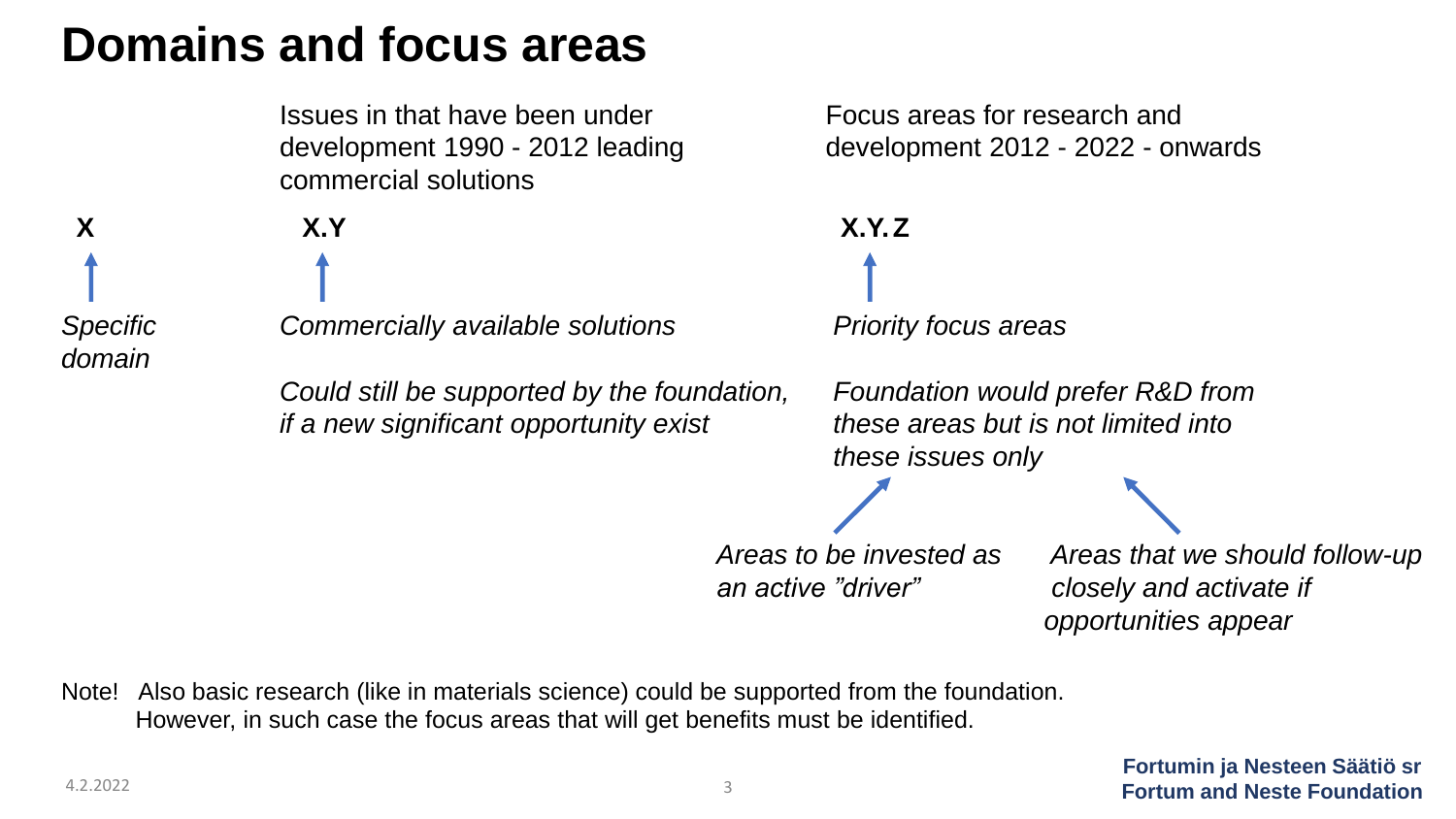Issues in that have been under development 1990 - 2012 leading to commercial solutions

- Coal NOx, SOx, particle and mercury cleaning
- 1.1 By-product utilization (gypsum, fly ash) Characterization of coal (combustion properties)

- Gas 1.2 Efficiency development CCGT Stationary engine-based CHP Expansion of gas in traffic Anaerobic digestion with methane upgrading
- Oil 1.3 Low sulfur fuels traffic and heating oils First generation bio-oils Converting to wood pellets

- 1.1.1 Coal/Bio/waste coburning
- 1.1.2 CCS new / retrofits; oxyfiring
- 1.1.3 IGCC
- 1.1.4 New emissions req./ IED 2020, heavy metals
- 1.1.5 Remote and mobile tools (O&M etc.)
- 1.1.6 Materials for higher steam values
- 1.2.1 CCS
- 1.2.2 SNG/LNG replacing NG
- 1.2.3 Biogas replacing NG
- 1.2.4 Shale/tight gas recovery
- 1.2.5 Fuel cells with reformers
- 1.3.1 Second generation bio-oils
- 1.3.2 Integration of energy production with bio refineries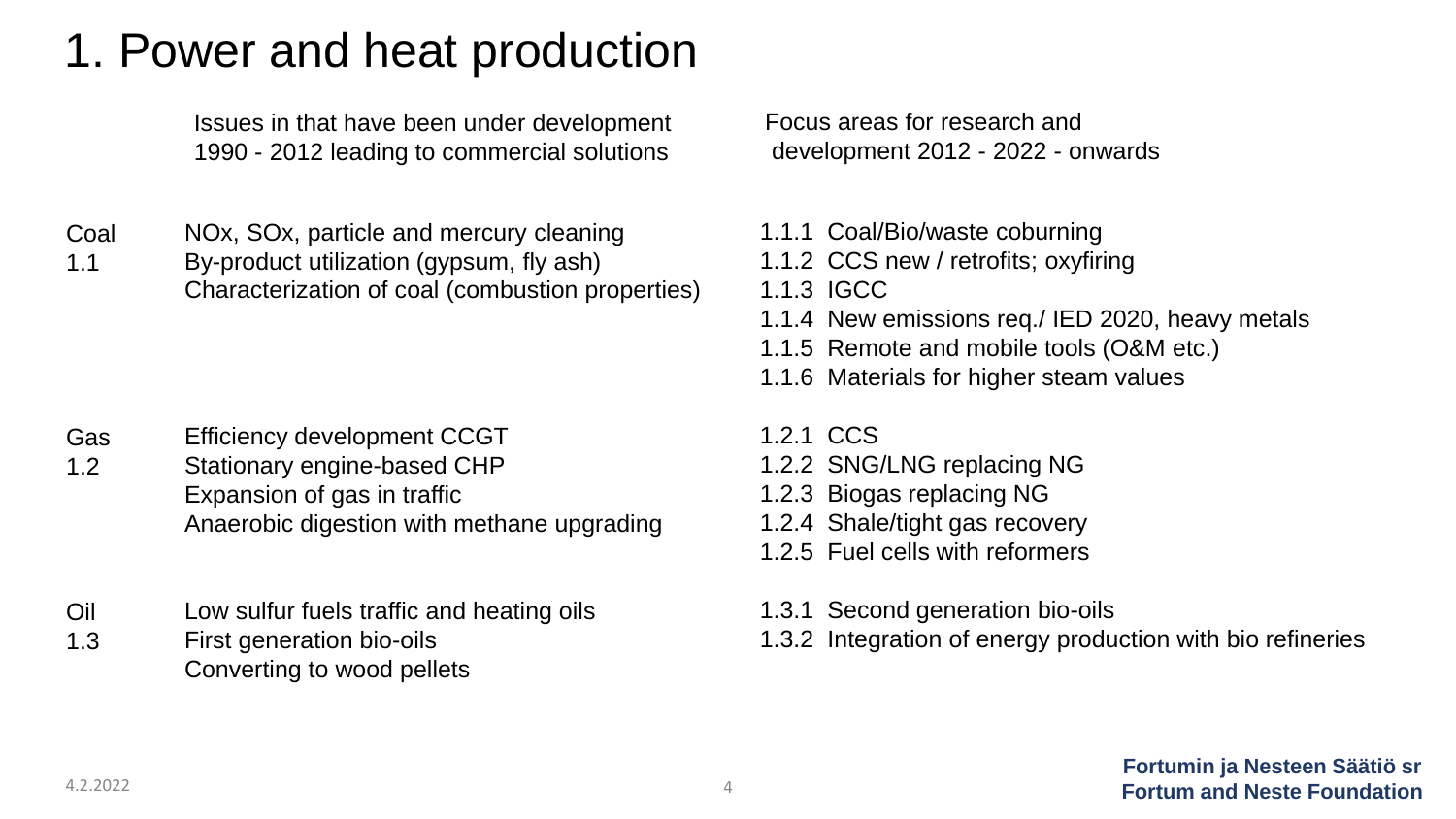Issues in that have been under development 1990 - 2012 leading to commercial solutions

- Peat 1.4 Production technology
	- Combustion with diff. fuels mixed with peat CO2 emissions from peat cutting
- Biomass Co-combustion of biomass & peat
- 1.5 New grades of biomass (e.g. agro-based) Retrofit gasification concepts **Pellets** Harvesting, logistics etc.

Waste 1.6 Source separation of waste fractions High power/heat ratio solutions Increase in plant unit sizes Flue gas emission control

Focus areas for research and development 2012 - 2022 - onwards

- 1.4.1 CCS (if peat will be accepted)
- 1.4.2 Sustainability of peat chain
- 1.4.3 Better moisture management
- 1.5.1 Multi-fuel boilers, bio only options
- 1.5.2 Increased electricity production, new materials, corrosion
- 1.5.3 Integrated bio-refineries & erosion
- 
- 1.5.4. Torrefaction
- 1.5.5 Sustainable bio chain
- 1.5.6 Utilization of ashes
- 1.5.7 New fuel concepts
- 1.5.8 International trade of biomass
- 1.6.1 Gasification + gas cleaning
- 1.6.2 Digestion & energy efficiency, land fill gas
- 1.6.3 High power/heat ratio further development
- 1.6.4 Annual efficiency impr. (summertime heat)
- 1.6.5 Corrosion/erosion/coatings related issues
- 1.6.6 Trends in the waste composition
- 1.6.7 Utilization of bottom ash

**Fortumin ja Nesteen Säätiö sr** 5 **Fortum and Neste Foundation** 4.2.2022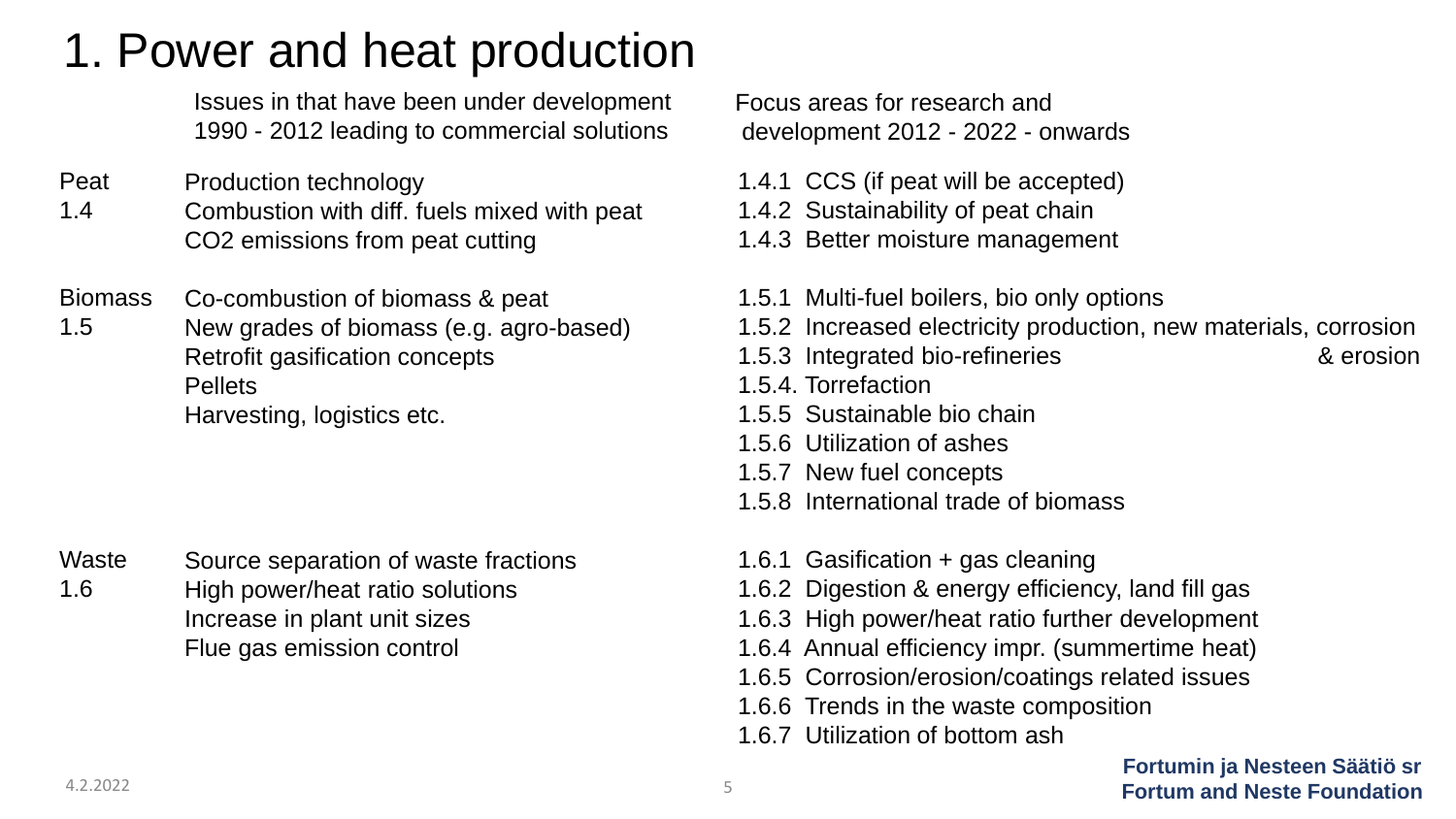Issues in that have been under development 1990 - 2012 leading to commercial solutions

- **Nuclear** Development of Generation 3+ reactors
- Fission Improvement of nuclear fuel efficiency
- 1.7 Improvement of the plant availability Plant life management and upgrading Advanced licensing analysis and simulator tools
- **Nuclear** Fusion Development of ITER reactor and related technologies
- 1.8 Scientific breakeven with large magnetic devices
- **Nuclear** waste 1.9 Deep geological repository of spent fuel

- 1.7.1 Generation 4 systems
- 1.7.2 Safer, modular concepts
- 1.7.3 Nuclear cogeneration: CHP and desalination
- 1.7.4 Nuclear process heat and hydrogen generation
- 1.7.5 Fast breeder reactors (U-238)
- 1.7.6 Thorium fuel cycle
- 1.7.7 3D-models for fluid dynamics
- 1.8.1 Tritium breeding technologies
- 1.8.2 Fusion reactor material development
- 1.8.3 Development of DEMO fusion power plant
- 1.8.4 Inertial confinement
- 1.9.1 Closed fuel cycle issues: breeder technology, reprocessing, transmutation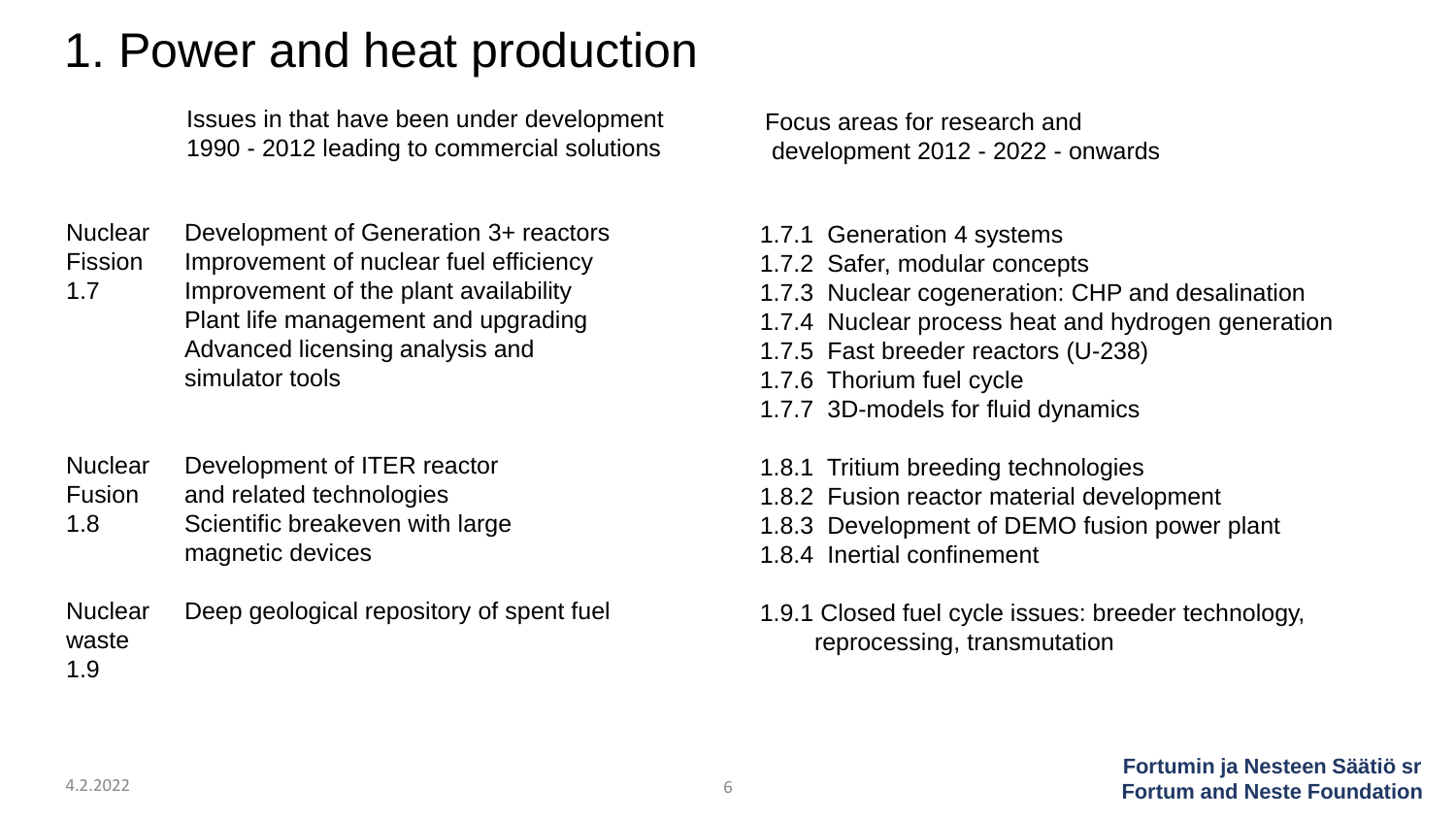Issues in that have been under development 1990 - 2012 leading to commercial solutions

Hydro 1.10 Sustainablity improvements Improved flow control

WInd 1.11 Control of power output Gear problems Mechanical noice

- 1.10.1 New ways utilizing hydro
- 1.10.2 Concrete lifetime extension
- 1.10.3 Dam Safety
- 1.10.4 River system optimization
- 1.11.1 Icy conditions / Offshore applications
- 1.11.2 High towers, stronger basic construction
- 1.11.3 Life-time ext./ mechanical durability
- 1.11.4 New light materials
- 1.11.5 Power outage increase
- 1.11.6 Reduce bird collisions / (Aerodyn. noise)
- 1.11.7 In-land wind technology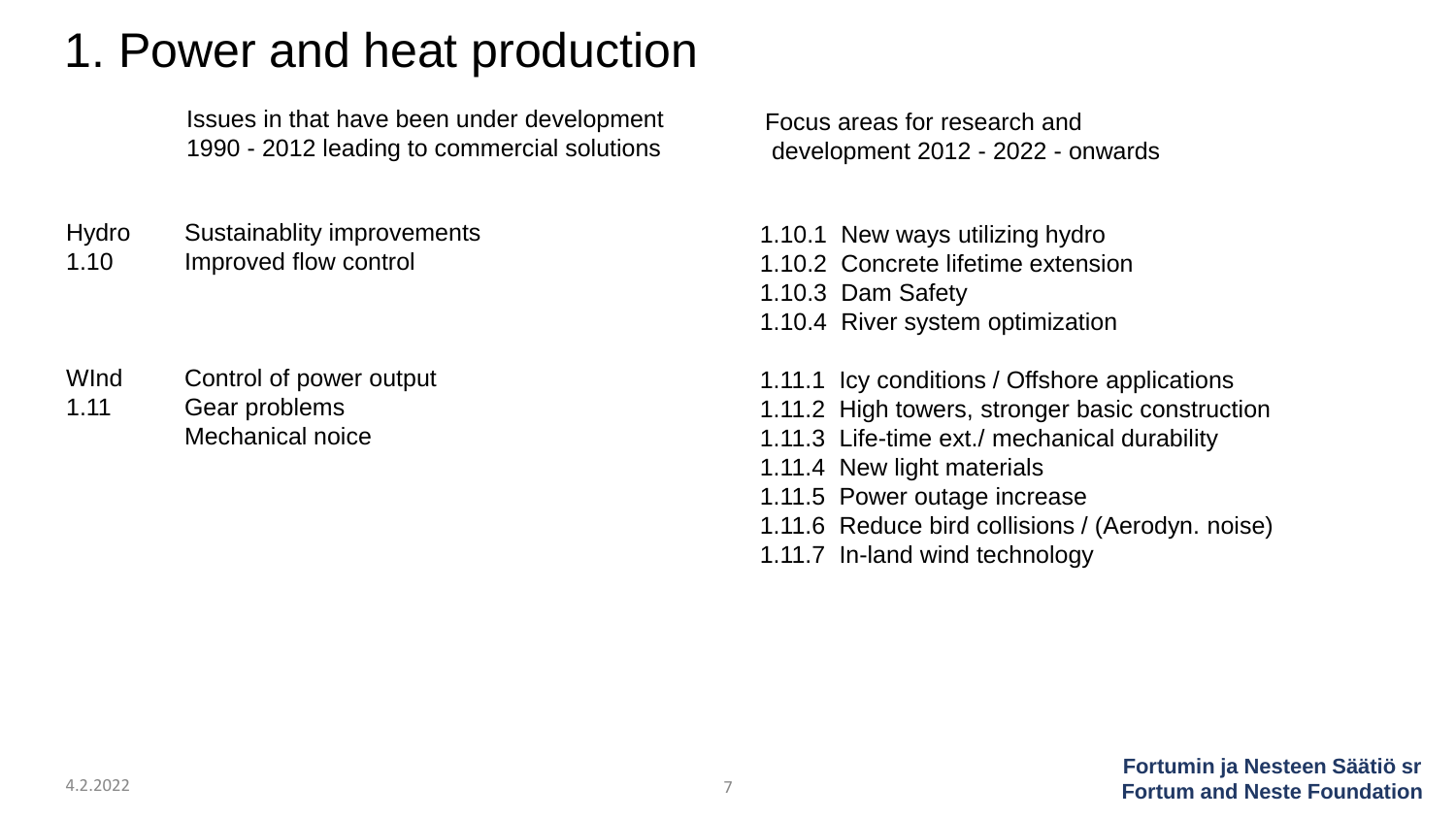| Issues in that have been under development  |
|---------------------------------------------|
| 1990 - 2012 leading to commercial solutions |

- Solar Photovoltaics:
- 1.12 - Crystalline silicon l techn's, reduc. silicon use
	- Cell efficiency degratation
	- Balance of system
	- Sun tracking Concentrating Solar Power (CSP)
- Wave 1.13 Sea cables and installation techniques

Fuel cells Commercially available, micro scale (<1kW) solution

1.14

Geothermal energy 1.15

Focus areas for research and development 2012 - 2022 - onwards

- 1.12.1 Nanomaterials in thin film cells
- 1.12.2 Organic cells
- 1.12.3 Thermal PVs, quantum wells
- 1.12.4 High efficiency multi-junction cells
- 1.12.5 Use of surface plasmons
- 1.12,6 Utility scale CSP
- 1.13.1 Test parks
- 1.13.2 Under surface installations
- 1.13.3 Protection for extreme conditions
- 1.14.1 Solid Oxide Fuel Cells
- 1.14.2 Proton Exchange Membrane cells
- 1.14.3 Molten carbonate fuel cells
- 1.14.4 Other new medium and large-scale cells
- 1.15.1 Novel solutions of geothermal energy

**Fortumin ja Nesteen Säätiö sr** 8 **Fortum and Neste Foundation** 4.2.2022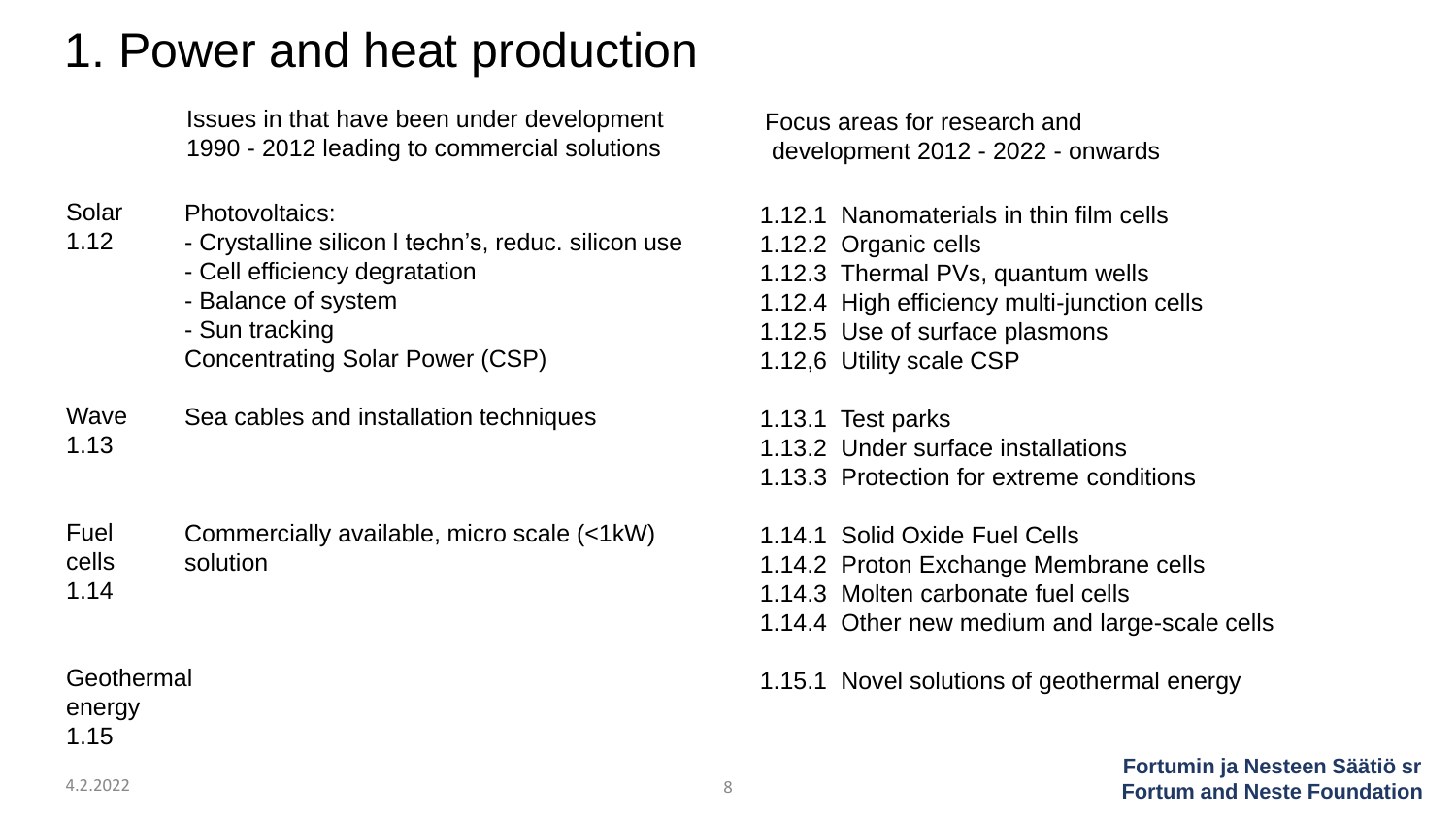# 2. Electricity distribution

Issues in that have been under development 1990 - 2012 leading to commercial solutions

Automation 2.1 Smart grid and end-user products

Network/ Lines 2.2 Traditional way of constructing networks Wires -> cables

**Substations Equipments** 2.3 Condition montoring for condition based maintenance

- 2.1.1 Develop grid as an enabler of new end-user solutions (visualisation of consumption and distributed production)
- 2.1.2 Standardized grid codes
- 2.1.3 Self-healing networks
- 2.1.4 High availability IT support (storms, etc.)
- 2.2.1 Microgrids => Two-way energy flow for distributed energy productions
- 2.2.2 High temperatrure supraconductors
- 2.3.1 Improved control of substations and other grid nodes through better data
- 2.3.2 Cost reduction of standard components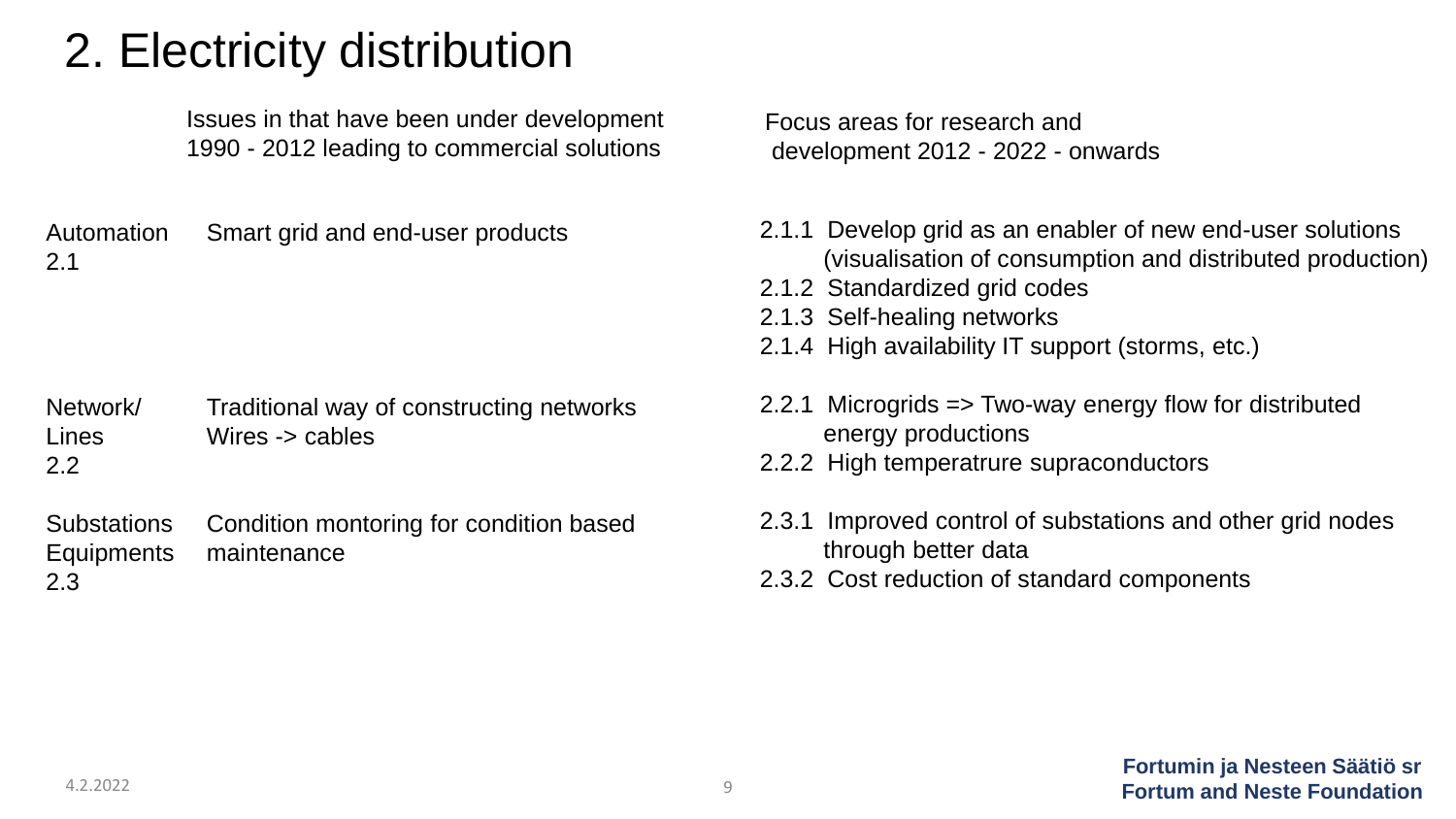# 3. Heat and cooling distribution

Issues in that have been under development 1990 - 2012 leading to commercial solutions

Automation 3.1 AMR – hourly measurement

- Netwok/pipes 3.2 Improved design and materials to extend life time District cooling
- **Substations Equipments** 3.3 Standardized components Hourly meters Geothermal solutions

- 3.1.1 Peak load management
- 3.1.2 Individual measuring
- 3.1.3 Separate water and heat measuring
- 3.2.1 Cost reduction new materials, new simple constructions
- 3.2.2 More simple methods for depostion
- 3.2.3 Life time prediction concepts
- 3.3.1 Modular/pre-fabricated sub-stations
- 3.3.2 Adaption the sub stations to passive houses, low energy house etc.
- 3.3.3 Advanced geothermal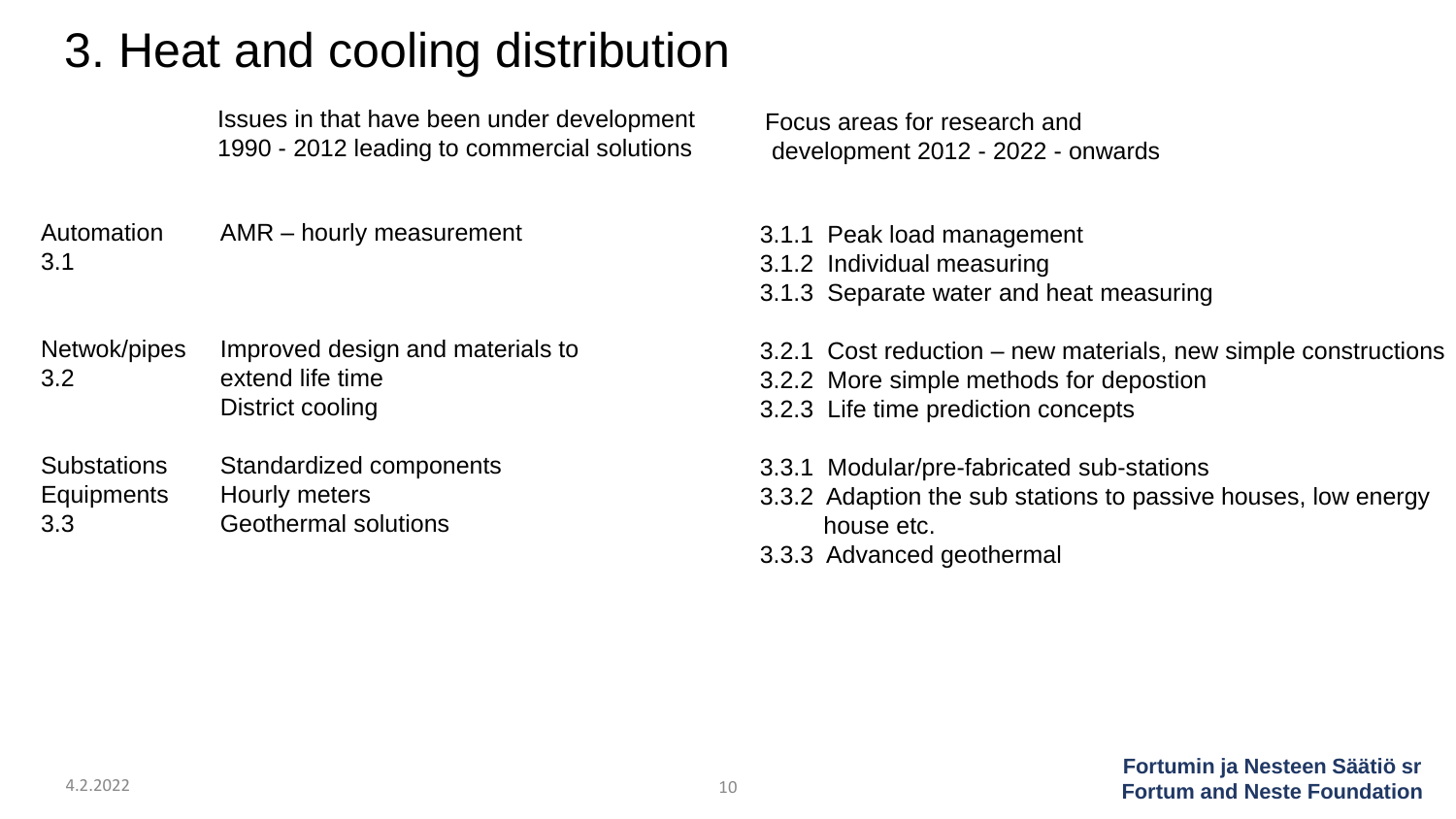## 4. Efficient use of electricity

Issues in that have been under development 1990 - 2012 leading to commercial solutions

**Industry** 4.1 Adjustable speed drives Permanent magnet technology Various process improvements

**Services** 4.2 Various improvements First Green IT applications

**End** customers 4.3 Reduced power consumption in devices and buildings

Demand response solutions for peak shaving (in summer)

Focus areas for research and development 2012 - 2022 - onwards

4.1.1 Various energy efficiency improvements using for example separation techniques

4.1.2 Basic processes taking energy efficiency into account

4.2.1 Energy efficiency products developed for end customer use

- 4.2.2 Electric transportation
- 4.2.3 Green IT
- 4.3.1 ICT and automation as tools for increasing efficiency of uninterrupted electricity use
- 4.3.2 Standardization of customer gateways and related ICT structures
- 4.3.3 Customer as a producer
- 4.3.4 Electric transportation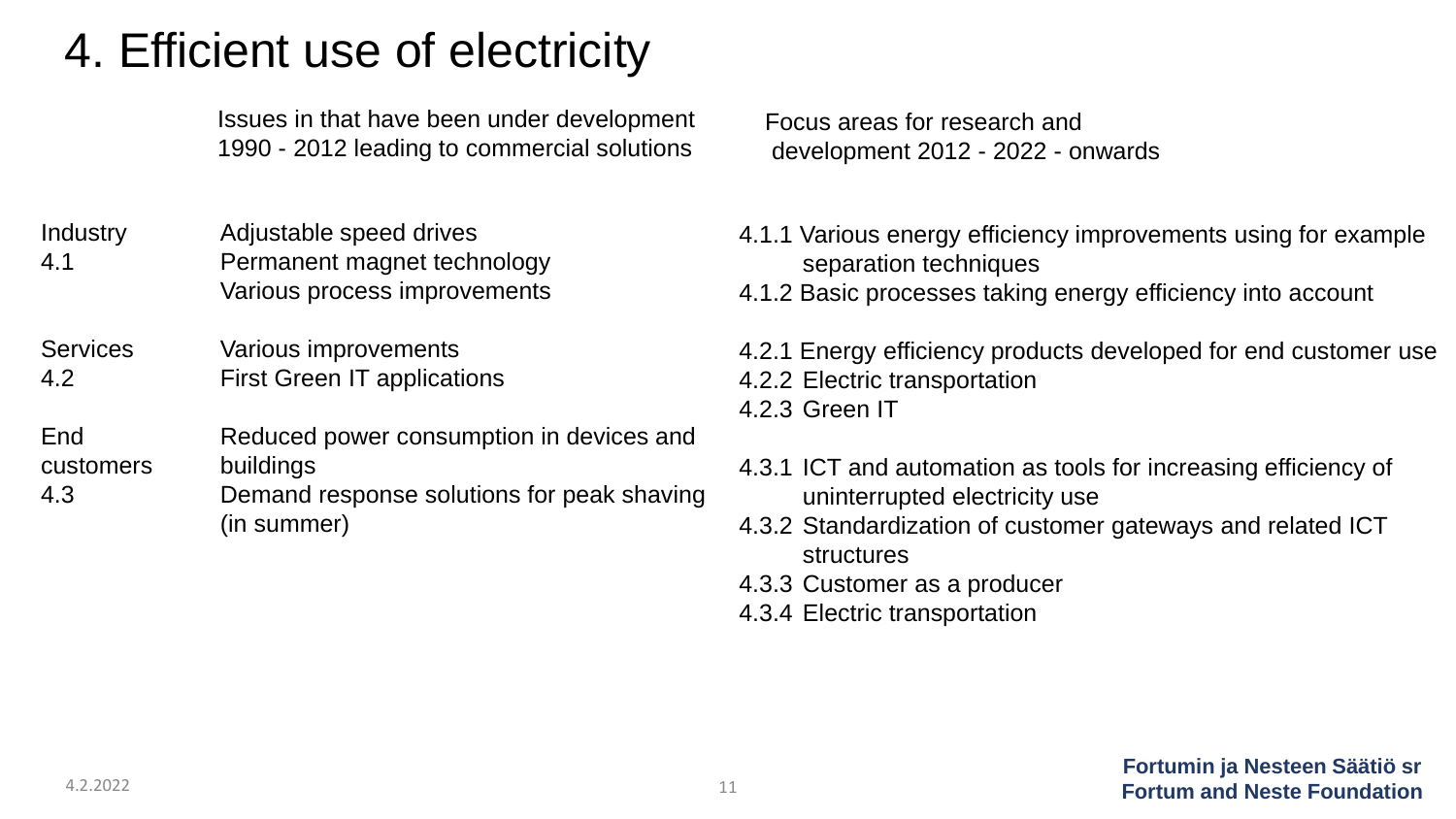# 5. Efficient use of heat and cooling

| Issues in that have been under development  |
|---------------------------------------------|
| 1990 - 2012 leading to commercial solutions |

**Industry** 5.1 Energy efficiency analyses and improvements Utilization of industrial waste heat

Focus areas for research and development 2012 - 2022 - onwards

- 5.1.1 Integration of power/heat production with customer's processes
- 5.1.2 Utilization of industrial waste heat

**Services** 5.2 Energy efficiency services Heat pumps (geothermal, air)

- 5.2.1 Competitive cooling concepts integrated with district heating
- 5.2.2 Utilization of waste heat

**End** customers 5.3 Energy efficiency services Heat pumps (geothermal, air)

- 5.3.1 Competitive cooling concepts integrated with district heating
- 5.3.2 Increased use of heat -dishwashers, washing machines etc.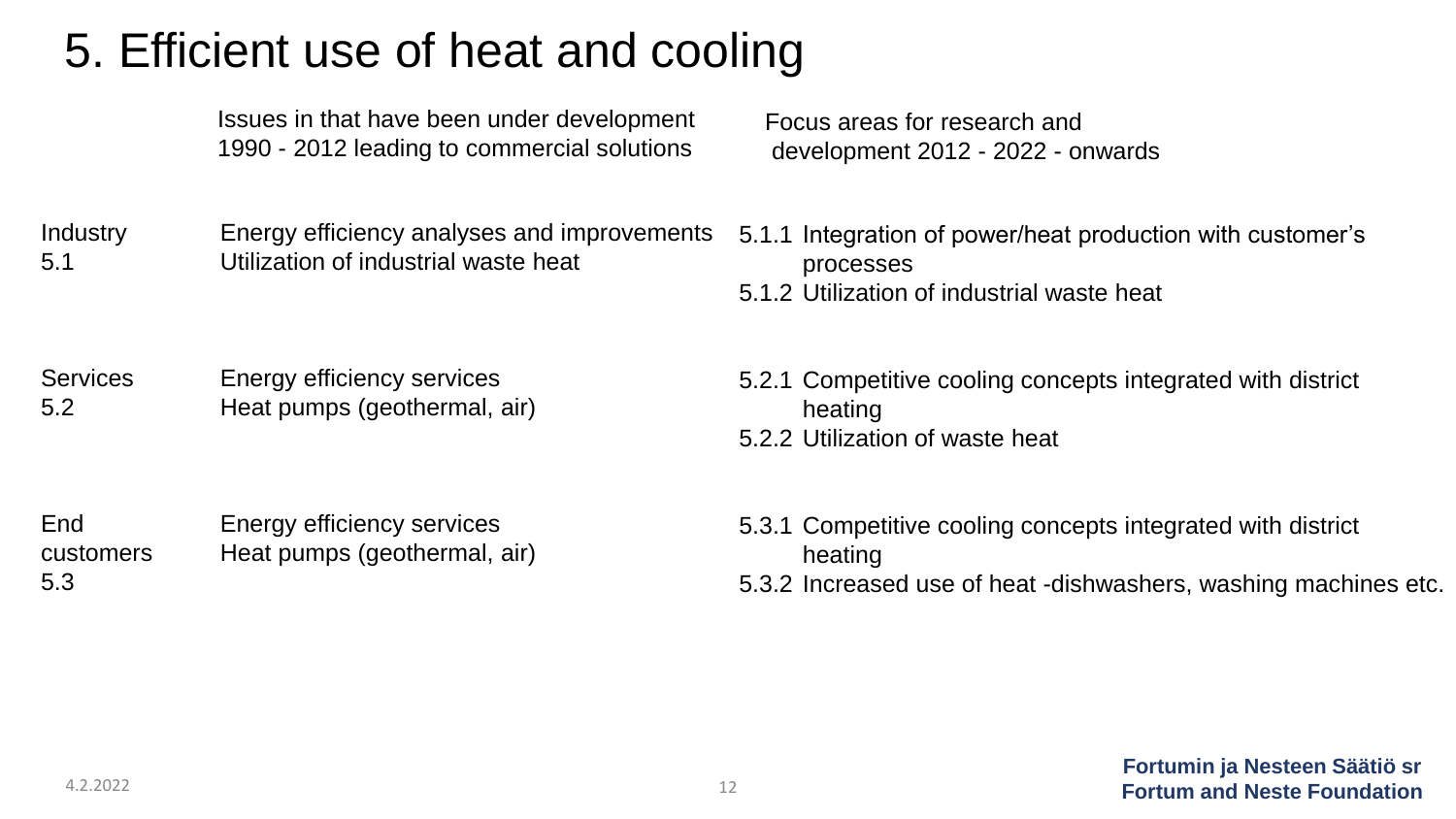### 6. New business models based on decentralization and storages

Issues in that have been under development 1990 - 2012 leading to commercial solutions

| Energy<br>storages<br>6.1 | Pumping hydro power plants<br>Traditional heat storages in district<br>heating |  |
|---------------------------|--------------------------------------------------------------------------------|--|
| Demand side mgmt          | Commercial small-scale batteries                                               |  |
| Demand response<br>6.2    | Traditional peak shaving technologies                                          |  |
| Virtual nower plants /    | Fleet management of large and                                                  |  |

Virtual power plants / Load aggregation 6.3 Fleet management of large and mediumsize plants

Electric transportation 6.4

Smart city / Regional energy concepts 6.5

- 6.1.1 Utility scale seasonal storages (electricity/heat)
- 6.1.2 New battery technologies for electricity
- 6.1.3 Chemical (methane, etc.) and material technology-based storages.
- 6.2.1 Various ways to use distributed energy system
- 6.3.1 Fleet management and optimisation of a multitude of very small production units
- 6.4.1 Electric transportation infrastructure
- 6.4.2 Electric vehicles
- 6.4.3 Automatic control
- 6.5.1 Energy system integration
- 6.5.2 Multi-carrier energy networks
- 6.5.3 Energy systems architecture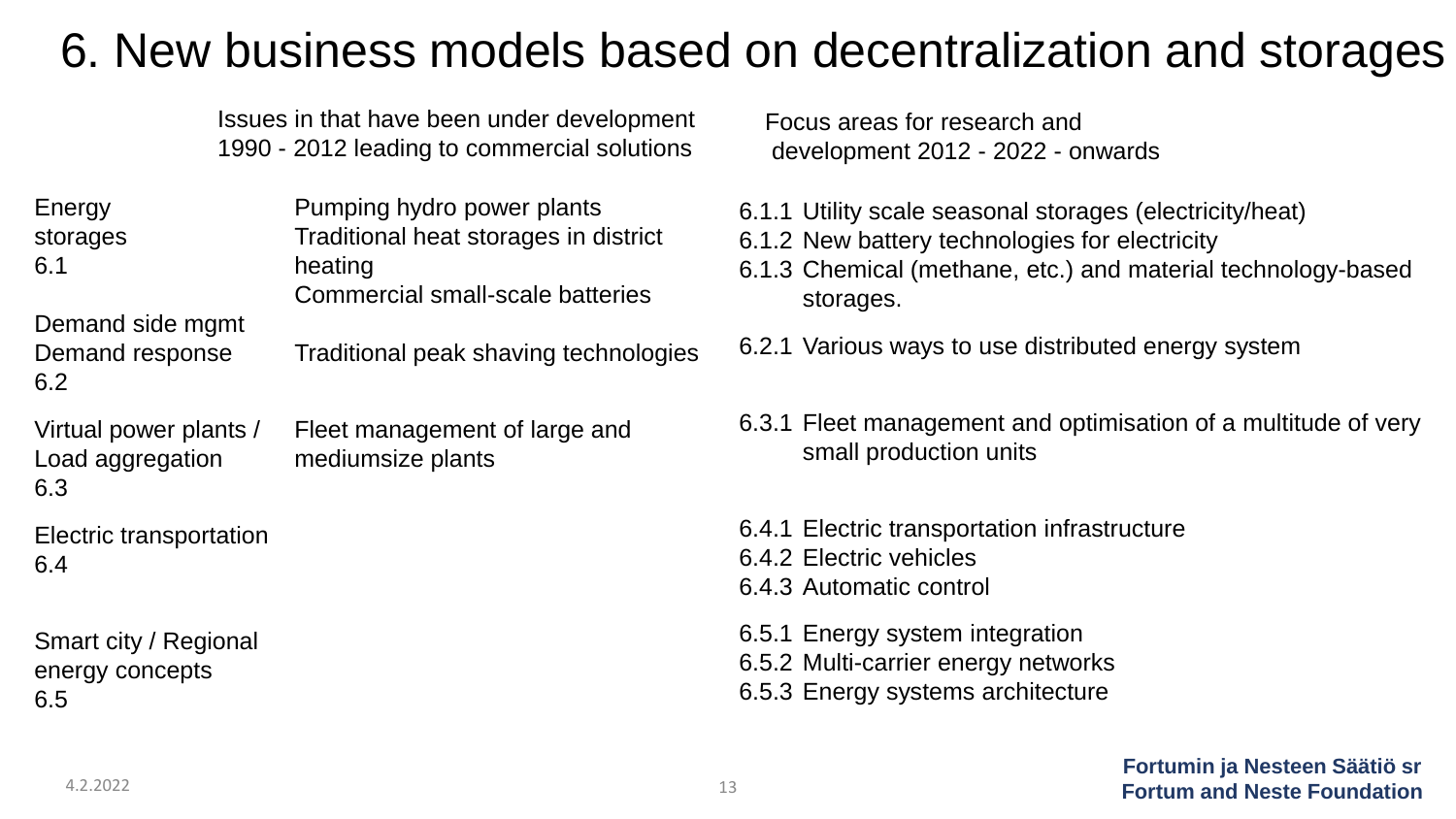### 7. Market mechanisms in energy sector

|                            | Issues in that have been under development<br>1990 - 2012 leading to commercial solutions | Focus areas for research and<br>development 2012 - 2022 - onwards                                                                                                                                                                            |
|----------------------------|-------------------------------------------------------------------------------------------|----------------------------------------------------------------------------------------------------------------------------------------------------------------------------------------------------------------------------------------------|
| <b>Nordic</b><br>EU<br>7.1 | Unbundling distribution and sales<br>Pan-Nordic electricity exchange                      | 7.1.1 Intermittent generation<br>7.1.2 Creative solutions for remaining bottlenecks<br>7.1.3 Exchange integration<br>7.1.4 Weather forecasting improvements<br>7.1.5 Extreme conditions forecasts                                            |
| <b>EU-Russia</b><br>7.2    |                                                                                           | 7.2.1 Energy efficiency (esp. Russia)<br>7.2.2 EU-Russia market analyses and integration                                                                                                                                                     |
| Global<br>7.3              |                                                                                           | 7.3.1 Micro markets / mass production of gen units /solar<br>economy<br>7.3.2 Hydrogen/methane economy<br>7.3.3 New material like nano,<br>7.3.4 International biofuel markets<br>7.3.5 Energy and other regulations impacts into the sector |
| Market models<br>7.4       |                                                                                           | 7.4.1 New market models / market: design-capacity vs. energy<br>only, balancing power solutions, etc.                                                                                                                                        |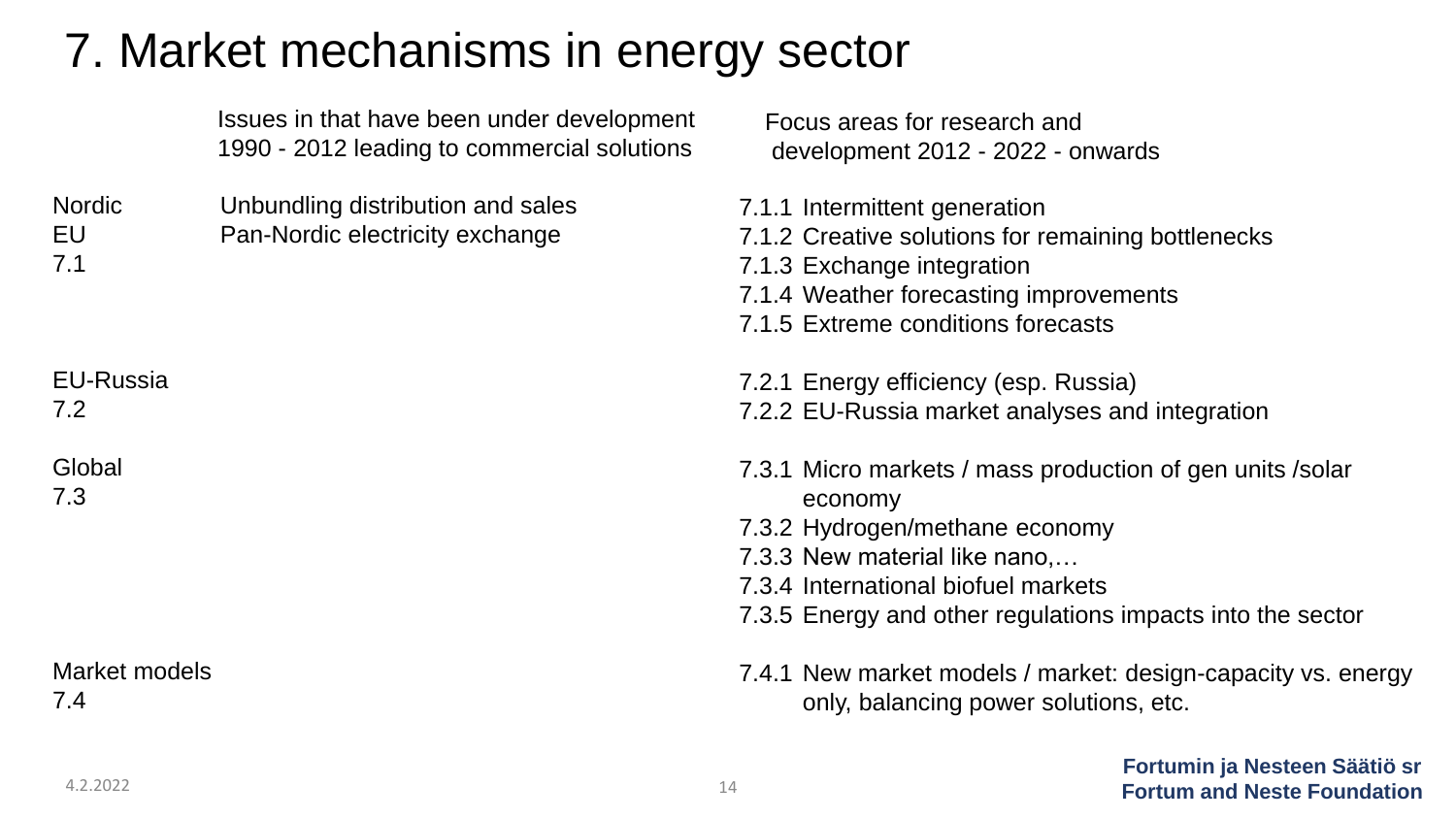## 8. Socio-economic, behavioral issues

|                          | Issues in that have been under development<br>1990 - 2012 leading to commercial solutions | Focus areas for research and<br>development 2012 - 2022 - c                                                                                                                                           |
|--------------------------|-------------------------------------------------------------------------------------------|-------------------------------------------------------------------------------------------------------------------------------------------------------------------------------------------------------|
| Society<br>8.1           | Awareness of environmental problems                                                       | 8.1.1 Models for distributed gen<br>8.1.2 Sustainable cities<br>8.1.3 CCS acceptance of storage<br>8.1.4 Critical / harmful materials<br>8.1.5 Attitudes for energy<br>8.1.6 Global boundaries and en |
| <b>Business</b><br>8.2   | Various pricing models<br>CO <sub>2</sub> trade                                           | 8.2.1 Use of real time electricity<br>(comfort, security, entertal<br>8.2.2 Diffusion of innovations in<br>8.2.3 The effects of CSR on the                                                            |
| End-<br>customers<br>8.3 | Regulatory steps towards improved and<br>timely measured use of electricity               | 8.3.1 Customers active participa<br>services supporting this<br>8.3.2 Increased customer aware                                                                                                        |

Focus areas for research and development 2012

- eration; design, supply, use
- 8.1.3 CCS acceptance of storage
- 8.1.4 Critical / harmful materials
- ergy sector
- or consumption in services  $S$  inment,  $\ldots$ )
- energy business
- e energy business
- ation on energy markets and
- eness and engagement in efficient use of electricity-transfer of elastic loads to lower prices
- 8.3.3 Constructive attitude towards changes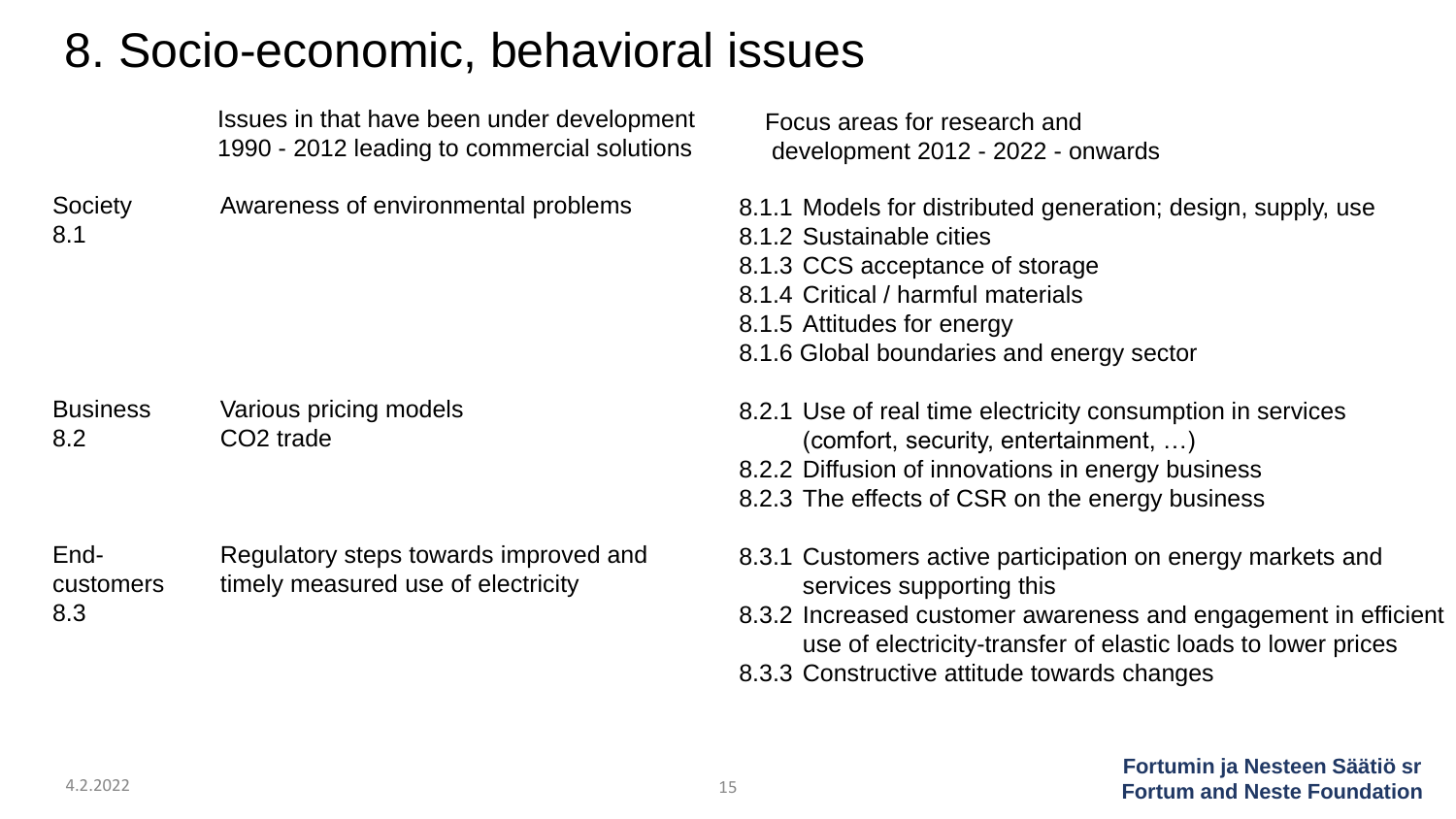## 9. Oil refining and transportation fuels

Issues in that have been under development 1990 - 2012 leading to commercial solutions

Raw materials for fossil fuels 9.1 Unconventional fossil feedstock development: condensates, off-shore deep water, heavy bottom oil

Raw materials for renewable fuels 9.2 Feedstock for first generation biofuels: feedstock from conventional food chain: sugar, grains, soy oil, rapeseed oil, palm oil

Processes for fossil fuels 9.3 Heavy oil upgrading technology

Processes for renewable fuels high product quality 9.4 Hydrogenated vegetable oil technology, with Focus areas for research and development 2012 - 2022 - onwards

9.1.1 More demanding feedstock development: gas hydrates, oil shales etc.

- 9.2.1 More sustainable feedstock: out of food chain, better yields, use of degraded land, totally new solutions like microbes and algae
- 9.3.1 Zero bottom oil technologies, hydrotreatment, energy efficiency
- 9.4.1 Processes for utilization and pre-treatment of new renewable feedstock: lignocellulosic biomass, algae & microbe oils,gasification and upgrading.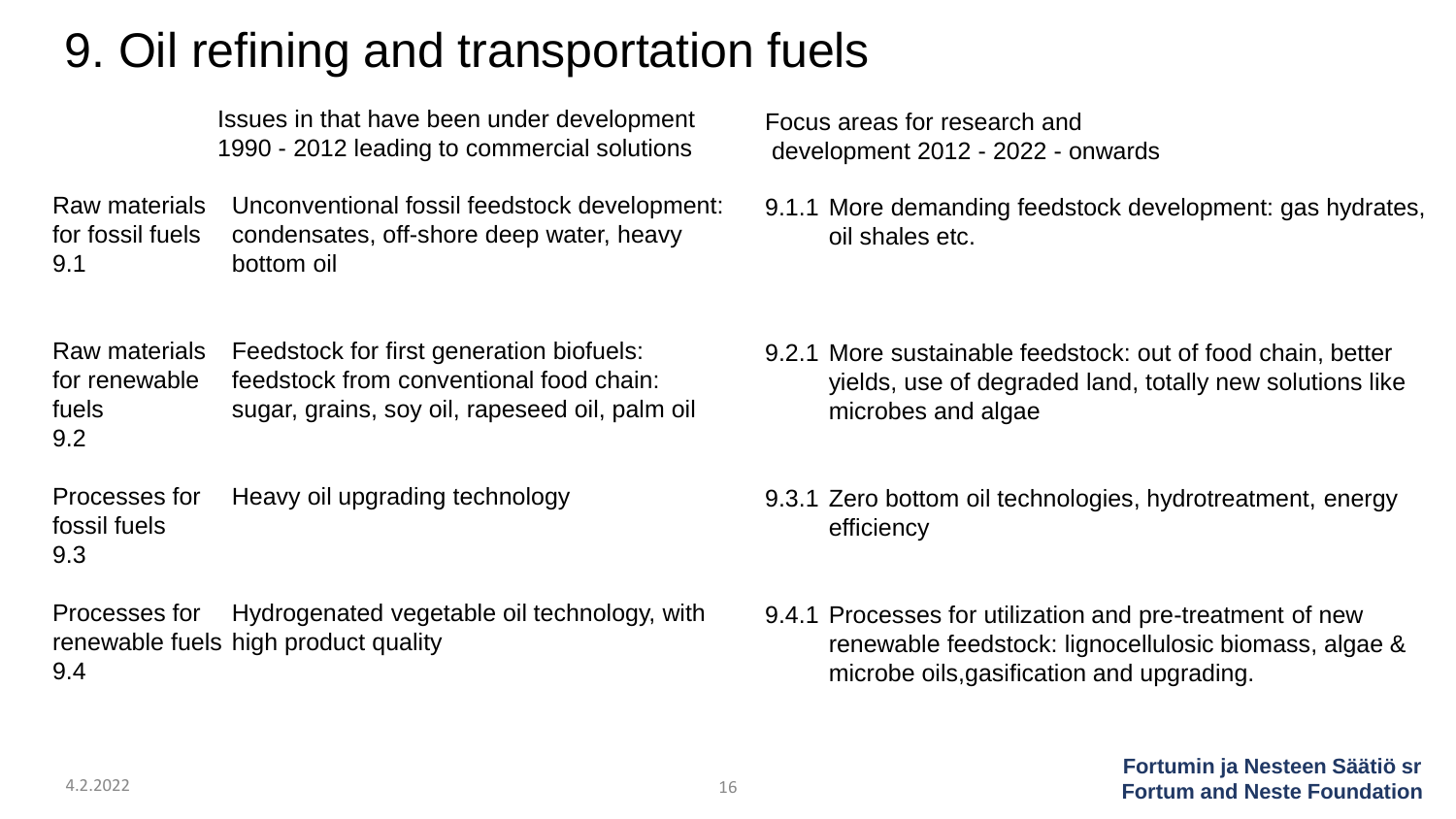## 9. Oil refining and transportation fuels

| Issues in that have been under development  |
|---------------------------------------------|
| 1990 - 2012 leading to commercial solutions |

Fossil fuel produtcs 9.5 Regulated emissions reduced.

Renewable fuel products 9.6 Hydrogenated vegetable oil for diesel with high product quality

Efficient use of energy in transportation 9.7

Focus areas for research and development 2012 - 2022 - onwards

9.5.1 More strict sustainability criteria

9.6.1 More strict sustainability criteria 9.6.2 Fully fungible biofuels.

9.7.1 New solutions for efficient use of energy in transportation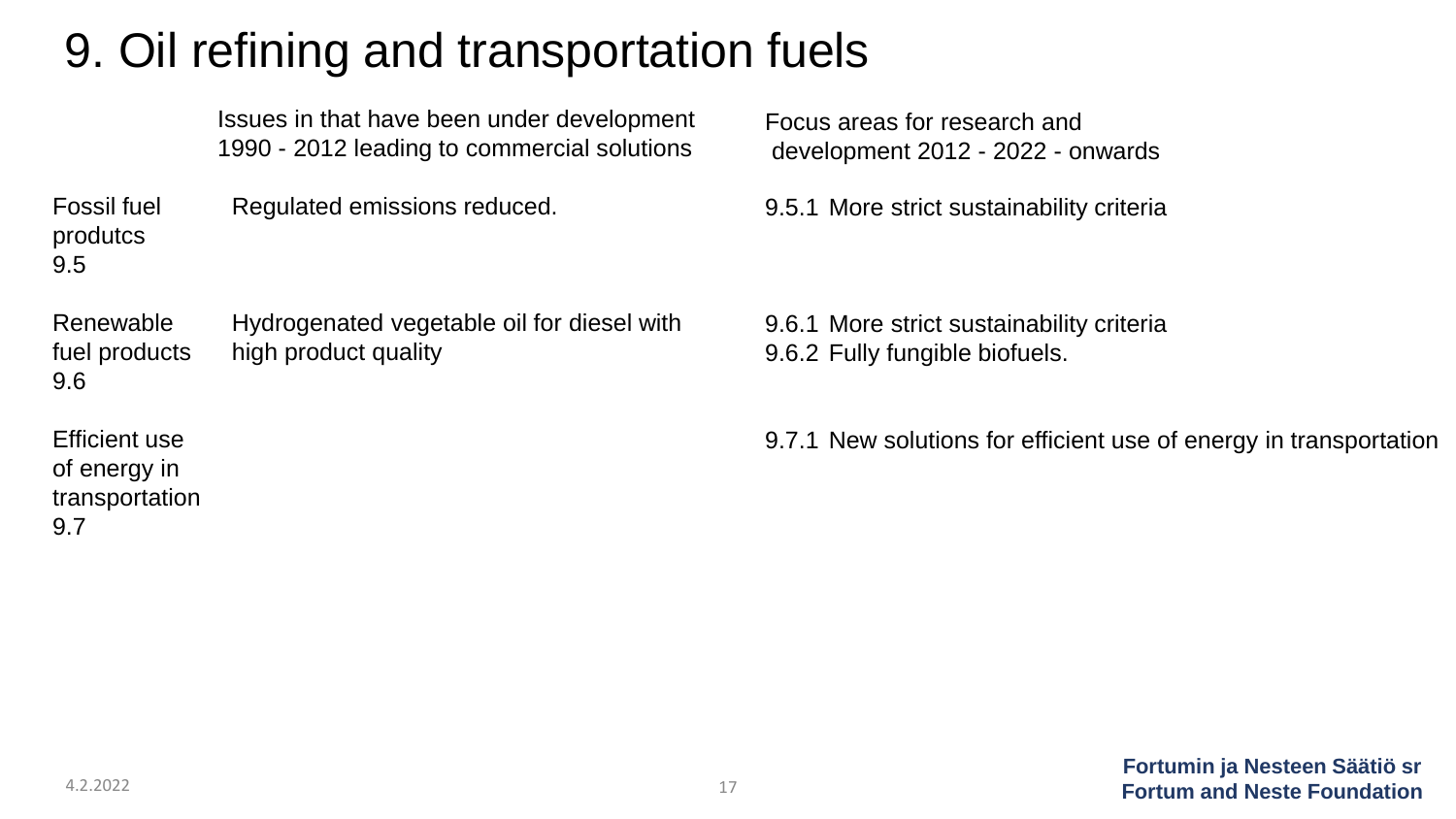# 10. Bioeconomy, Circular-economy and Chemistry

Issues in that have been under development 1990 - 2012 leading to commercial solutions

Chemical Energy **Technologies** 10.1 Combustion technologies. Conventional catalysis and catalytic processes. Separation technologies of hydrocarbons

Integration between industrial clusters 10.2

**Biorefining** technologies 10.3

Focus areas for research and development 2012 - 2022 - onwards

- 10.1.1 Novel technologies incl. unit processes and catalysis for oil refining
- 10.1.2 Valorization of biomass to liquid traffic fuels and its components
- 10.1.3 Biogas conversion technologies
- 10.1.4 Innovative unit operations and processes including catalysis
- 10.2.1 Complementary refining and value chains from renewable raw materials to production of high valueadded products
- 10.2.2 Energy efficiency of integration

10.3.1 Biomass degradation and fractionation 10.3.2 Chemical and biotechnical methods for valorization 10.3.3 Bioenergy, bio-based chemicals and biomaterials 10.3.4 Total utilization of biomass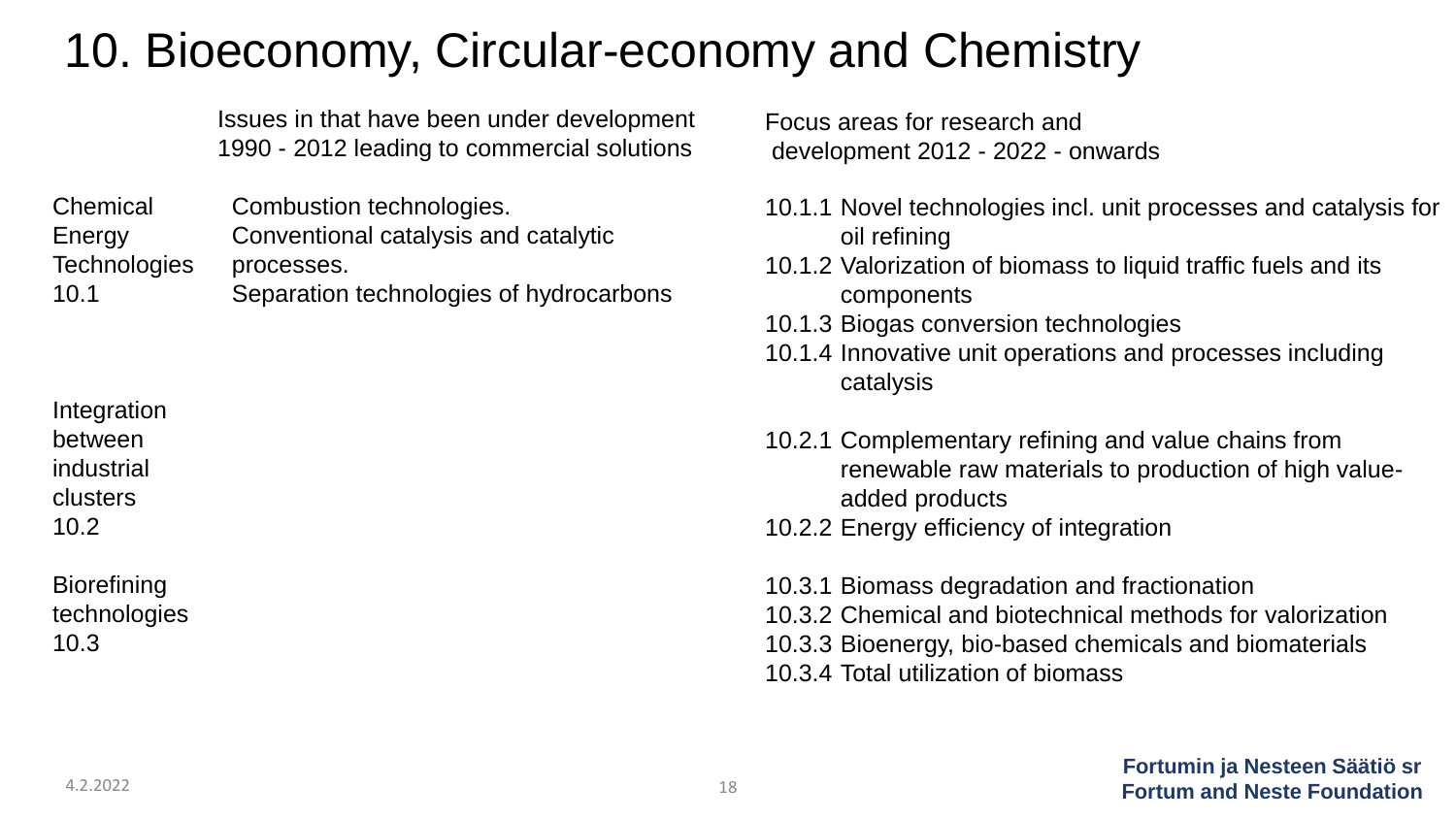# 10. Bioeconomy, Circular-economy and Chemistry

Issues in that have been under development 1990 - 2012 leading to commercial solutions

Focus areas for research and development 2012 - 2022 - onwards

10.4.1 High value-added bio-based products with functional properties

10.5.1 Novel technologies and concepts 10.5.2 Innovative unit operation and processes

**Speciality Products** 10.4

Solutions for circulareconomy 10.5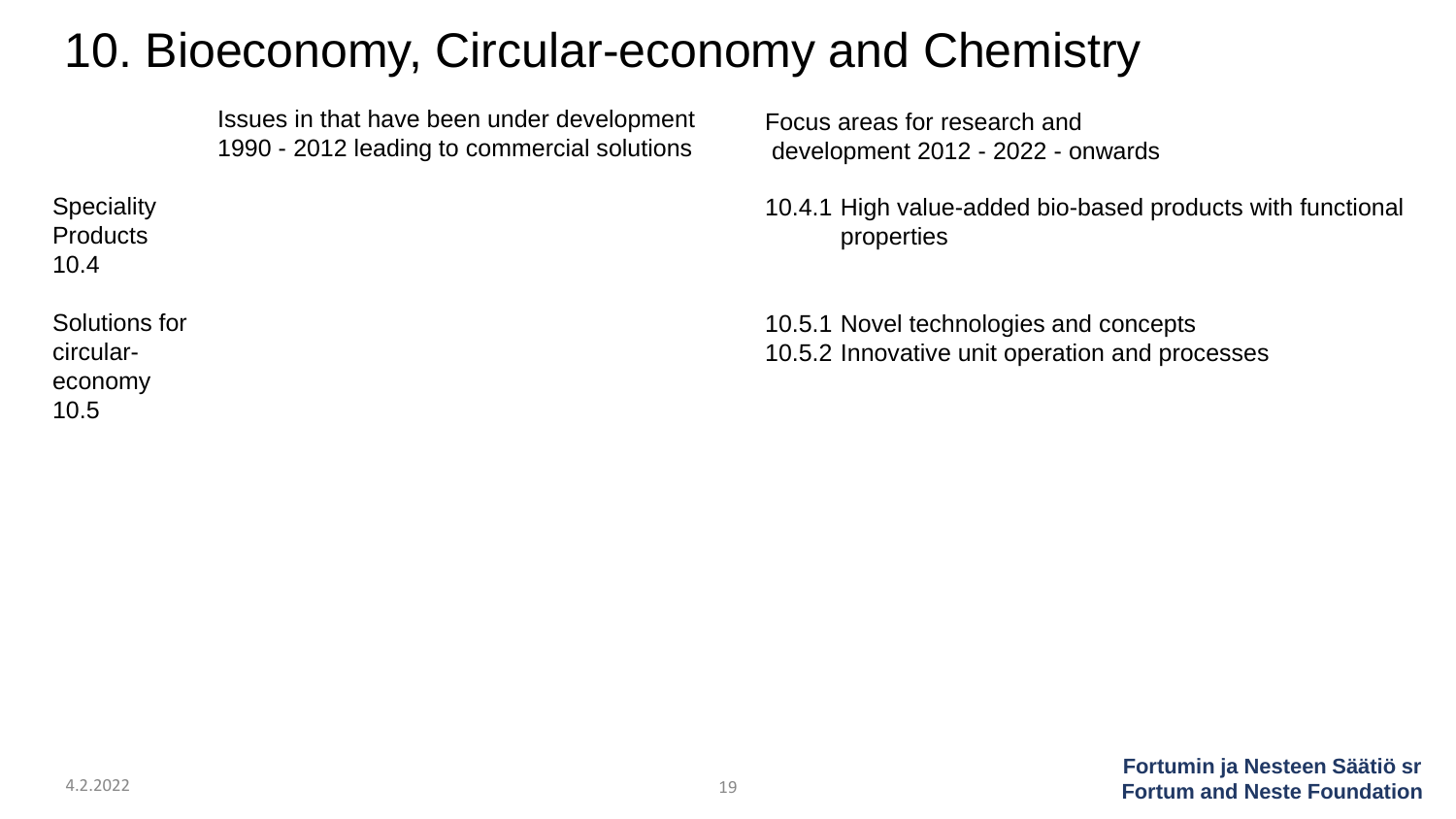### 11. Novel materials for energy technologies

Issues in that have been under development 1990 - 2012 leading to commercial solutions

**Catalysts** and catalysis 11.1 Catalysts for petrochemicals and hydrogen conversion.

Materials for solar energy 11.2 Si-based solar cell technologies and solutions based on them

Materials for energy storage 11.3 Li-Ion battery technology Solid oxide fuel cells Polymer electrolyte membrane fuel cells

**Superconduc** tivity 11.4

Focus areas for research and development 2012 - 2022 - onwards

- 11.1.1 Catalysts and processes for increased feedstock flexibility, higher yields, and better energy efficiency.
- 11.1.2 Catalysts and processes for renewable feedstocks
- 11.1.3 Bioenergy technologies
- 11.1.4 Water splitting

11.2.1 Novel photovoltaic molecules and materials

- 11.3.1 Nanomaterials
- 11.3.2 Supercapacitors
- 11.3.3 High energy density, light cold sustaining materials.
- 11.3.4 Chemical energy storage technologies
- 11.3.5 Hydrogen energy technologies, production and storage
- 11.3.6 Thermoelectric materials
- 11.4.1 Novel applications of superconductivity